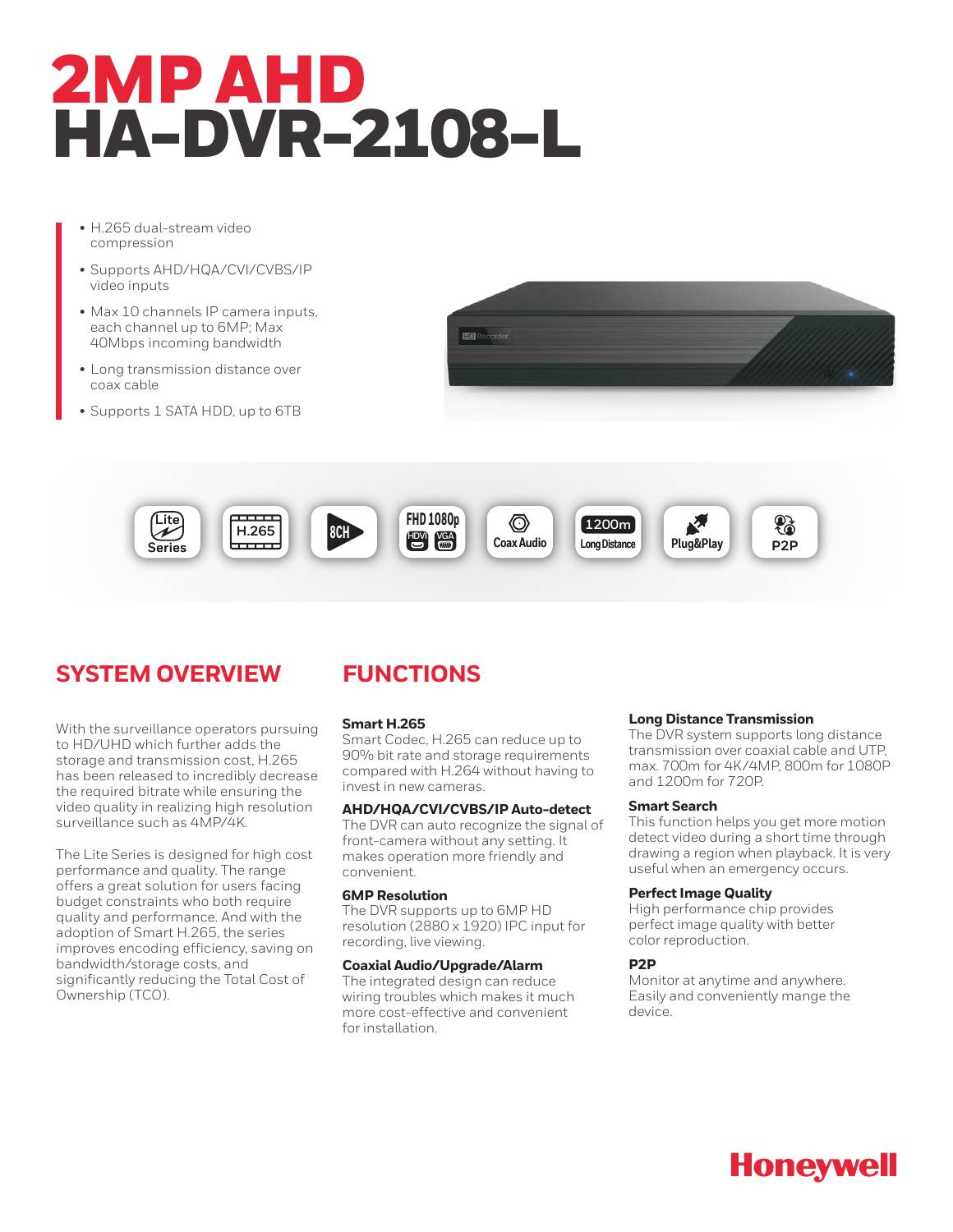Main Processor Embedded Processor

# Operating System Embedded LINUX

# **Video and Audio**

| Analog Camera Input 8 Channel, BNC |                             |
|------------------------------------|-----------------------------|
| HD Camera                          | 1080P@25/30, 720P@25/30fps  |
| CVBS Camera                        | <b>PAI /NTSC</b>            |
| IP Camera Input                    | 8+2, each channel up to 6MP |
| Audio In/Out                       | $1/1$ . RCA                 |
| Two-way Talk                       | Reuse audio in/out, RCA     |

# **Recording**

| Video Compression | H.265 / H.264                                                                                                                              |
|-------------------|--------------------------------------------------------------------------------------------------------------------------------------------|
| Resolution        | 1080N, 720P, 960H, D1, CIF                                                                                                                 |
| Record Rate       | Main Stream:<br>the 1st channe1080N/720P(1~25/30fps), others<br>1080N/720P(1~15fps)<br>960H/D1/CIF (1~25/30fps)<br>Sub stream:CIF (1~7fps) |
| Video Bit Rate    | 32Kbps~4096Kbps Per Channel                                                                                                                |
| Record Mode       | Manual, Schedule (General, Continuous), MD (Video detection:<br>Motion Detection, Video Loss, Tampering), Alarm, Stop                      |
| Record Interval   | $1 \sim 60$ min (default: 60 min), Pre-record: $1 \sim 30$ sec,<br>Post-record: 10~300 sec                                                 |
| Audio Compression | AAC(only for the 1st channel), G.711A, G.711U, PCM                                                                                         |
| Audio Sample Rate | 8KHz, 16 bit Per Channel                                                                                                                   |
| Audio Bit Rate    | 64Kbps Per Channel                                                                                                                         |

# **Display**

| Interface            | 1 HDMI, 1 VGA                                                                             |
|----------------------|-------------------------------------------------------------------------------------------|
| Resolution           | 1920×1080.1280×1024.1280×720                                                              |
| Multi-screen Display | When IP extension mode not enabled: 1/4/8/9<br>When IP extension mode enabled: 1/4/8/9/16 |
|                      | Camera title. Time. Video loss. Camera lock.<br>Motion detection, Recording               |

# **Network**

| Interface        | 1 RJ-45 Port (100M)                                                                                                               |
|------------------|-----------------------------------------------------------------------------------------------------------------------------------|
| Network Function | HTTP, HTTPS, TCP/IP, IPv4/IPv6, Wi-Fi, 3G/4G, SNMP, UPnP,<br>RTSP, UDP, SMTP, NTP, DHCP, DNS, IP Filter, PPPoE, DDNS,<br>FTP, P2P |
| Max. User Access | 128 users                                                                                                                         |
| Smart Phone      | iPhone, iPad, Android                                                                                                             |
| Interoperability | ONVIE Conformant                                                                                                                  |

# **System Video Detection and Alarm**

| <b>Trigger Events</b>                              | Recording, PTZ, Tour, Video Push, Email, FTP,<br>Snapshot, Buzzer and Screen Tips                                                                                           |  |
|----------------------------------------------------|-----------------------------------------------------------------------------------------------------------------------------------------------------------------------------|--|
| Video Detection                                    | Motion Detection, MD Zones: 396 (22 × 18),<br>Video Loss, Tampering and Diagnosis                                                                                           |  |
| Alarm input                                        | N/A                                                                                                                                                                         |  |
| Relay Output                                       | N/A                                                                                                                                                                         |  |
| <b>Playback and Backup</b>                         |                                                                                                                                                                             |  |
| Playback                                           | 1/4/9                                                                                                                                                                       |  |
| Search Mode                                        | Time / Date, Alarm, MD and Exact Search<br>(accurate to second)                                                                                                             |  |
| Playback Function                                  | Play, Pause, Stop, Rewind, Fast play, Slow Play, Next File,<br>Previous File, Next Camera, Previous Camera, Full<br>Screen, Repeat, Shuffle, Backup Selection, Digital Zoom |  |
| Backup Mode                                        | <b>USB Device/Network</b>                                                                                                                                                   |  |
| <b>Storage</b>                                     |                                                                                                                                                                             |  |
| Internal HDD                                       | 1 SATA Port, up to 6TB capacity                                                                                                                                             |  |
| <b>Auxiliary Interface</b>                         |                                                                                                                                                                             |  |
| <b>USB</b>                                         | 2 USB 2.0                                                                                                                                                                   |  |
|                                                    |                                                                                                                                                                             |  |
| <b>RS485</b>                                       | 1 Port, for PTZ Control                                                                                                                                                     |  |
|                                                    |                                                                                                                                                                             |  |
| <b>Electrical</b>                                  | DC12V/1.2A                                                                                                                                                                  |  |
| Power Supply<br>Power Consumption<br>(without HDD) | &40W                                                                                                                                                                        |  |
| <b>Construction</b>                                |                                                                                                                                                                             |  |
| Dimensions                                         | 260×236×48mm(10.2"×9.3"×1.9")                                                                                                                                               |  |
| Net Weight<br>(without HDD)                        | 0.9kg (2.0lb)                                                                                                                                                               |  |
| Gross Weight                                       | 1.6kg (3.5lb)                                                                                                                                                               |  |
| Installation                                       | Desktop installation                                                                                                                                                        |  |
| <b>Environmental</b>                               |                                                                                                                                                                             |  |
| <b>Operating Conditions</b>                        | -10°C ~ +45°C (+14°F ~ +113°F), 10~90% RH                                                                                                                                   |  |
| <b>Storage Conditions</b>                          | $-20^{\circ}$ C ~ +70°C (-4°F ~ +158°F), 0~90% RH                                                                                                                           |  |
| <b>Certifications</b>                              |                                                                                                                                                                             |  |
| Certifications                                     | <b>BIS Certified</b>                                                                                                                                                        |  |